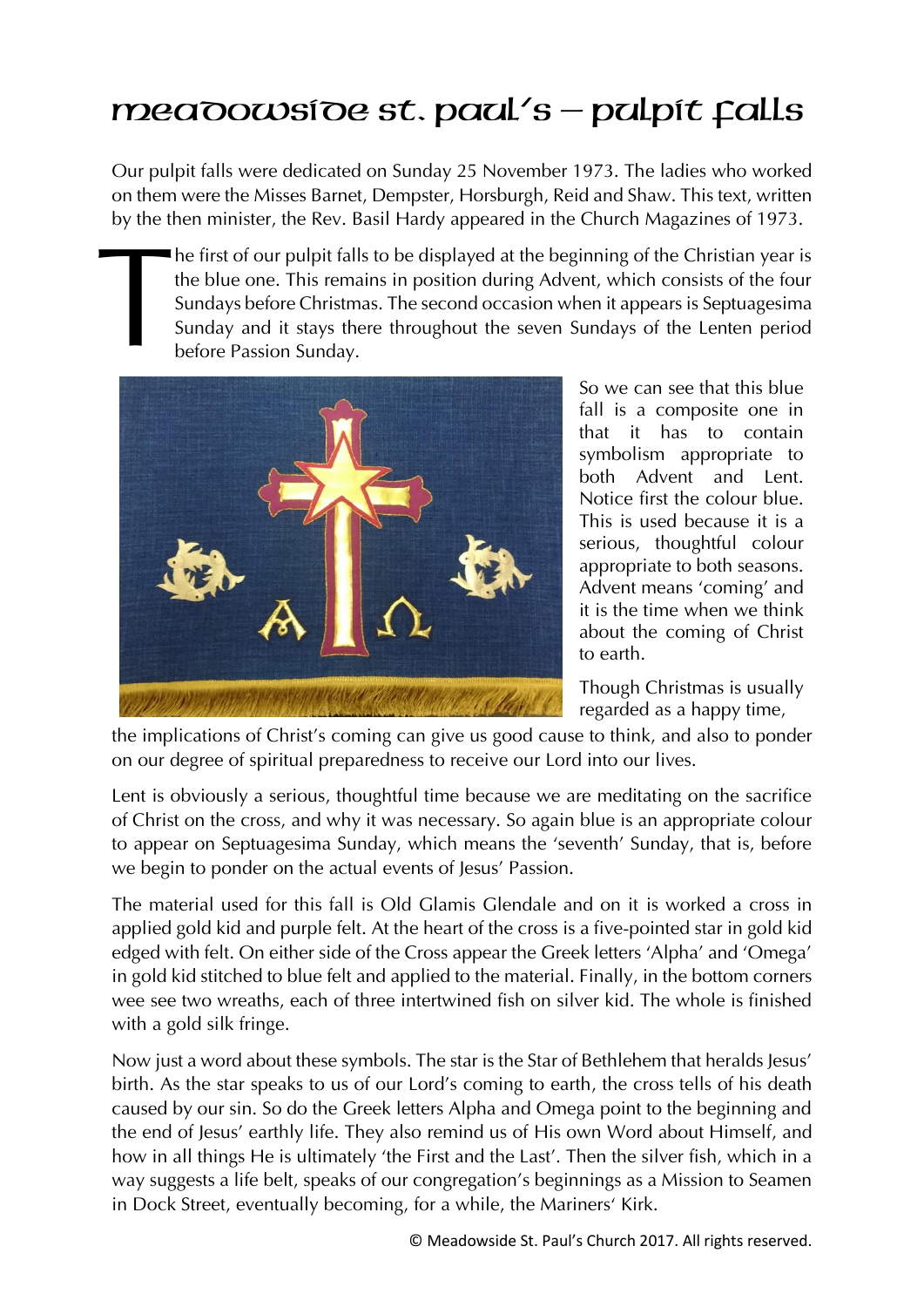ll the falls are fairly composite in their design that they may be able to cover all the seasons of the Christian Year through which we pass. The white fall is the one which has to refer to the greatest number of the phases of Christian thought and emphasis we encounter in the course of a year. It first appears on Christmas Day, if that is a Sunday, or on the first Sunday after Christmas, and remains in position till the second Sunday after Epiphany. It is employed again on Easter Day and stays with us for the seven Sundays of the Easter period till the Sunday after Ascension. The white fall comes out on Trinity Sunday, on Harvest Festival Sunday and on All Saints' Day, if that is a Sunday. It is also used on Communion Sundays and for weddings. A



The colour white is a happy colour that speaks of purity and joy, of purity and rejoicing, so. We can see at once how appropriate it is for all the occasions just mentioned. When the thoughtful Advent season ends, white heralds the joy of the Christmas message. Epiphany means 'showing forth' and commemorates the revealing of the infant Christ to the Wise Men who arrived some time after Jesus was born. This also was, and still is, a time for

rejoicing. The joy of Easter and the message of the Resurrection is surely self-evident, so white is naturally the colour for that period. Other happy occasions when the white fall is appropriate are Trinity Sunday when the knowledge of God's threefold revelation is graded afresh, Harvest Festival when we give thanks for the fruits of the earth and All Saints' Day when the blessed departed are remembered with thanksgiving. As for Communion time and weddings, both have joy at their hearts – the joy of the love of man and woman, and the love of man and God.

The material used for this fall is pure silk brocade (Chelmsford), and on it appears at the top a crown made of padded gold kid mounted on white felt edged with gold thread. Beneath are three stars also of padded gold kid. Rays of glory, formed of couched gold thread, reach outwards and upwards. At the bottom is a symbol of St. Paul, which consists of an open bible with a sword – the 'Sword of the Spirit' upright behind it. The bible is made of white felt edged with gold, the edges being padded gold kid, while the sword is of applied gold kid. At either corner are the two wreaths of intertwined fish in silver kid, and the whole is finished with a gold silk fringe.

Just a word about these symbols. The crown is a sign of Christ's victory over sin and death, which we specially remember at Easter. The three stars remind us of the three persons of the Trinity and the rays speak of the glory and power of the triune God. St. Paul's symbol is particularly suitable as an indication of that first great Christian missionary and patron saint of our Church, for his message was the Word of God based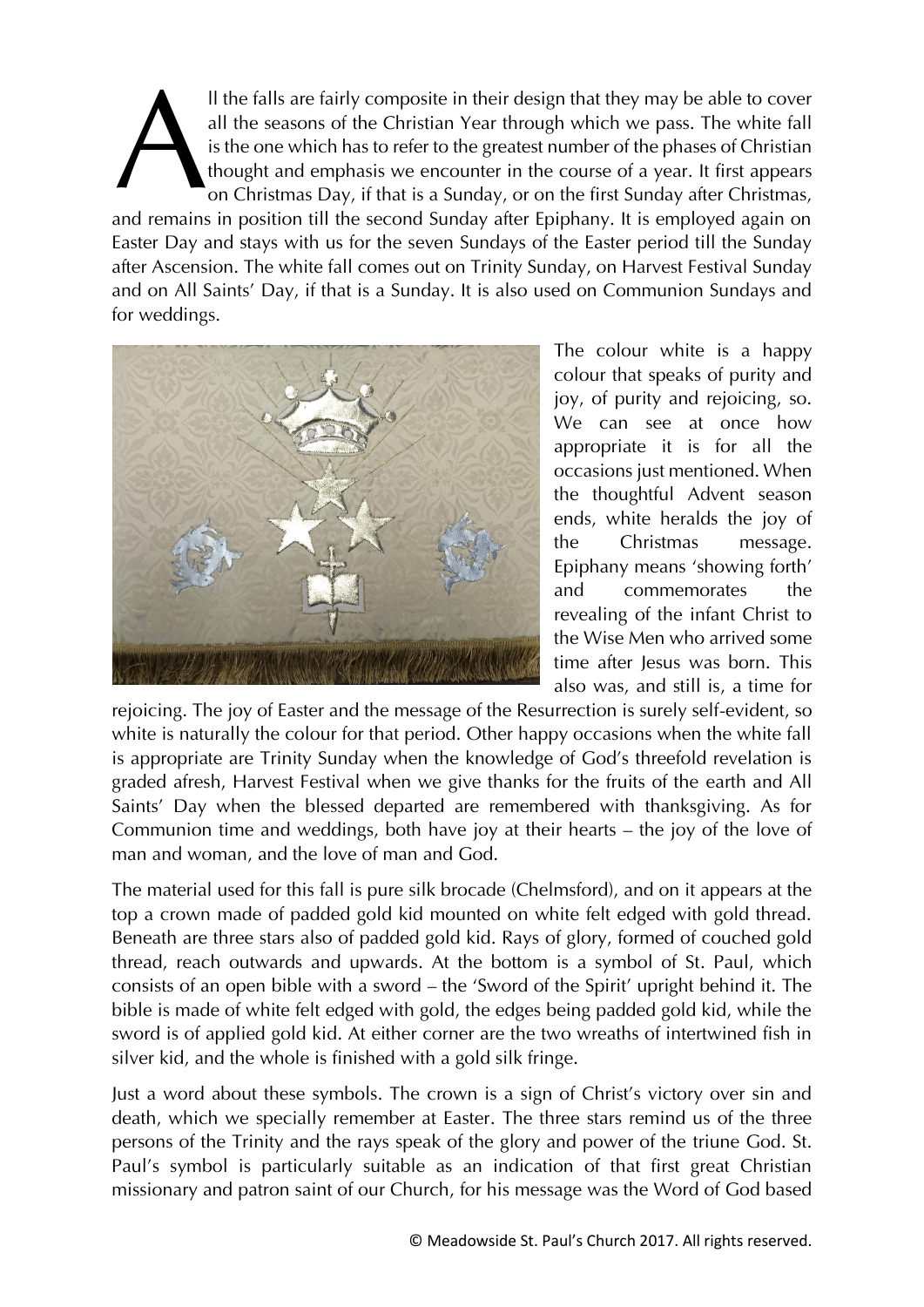on the Scriptures, and it was by the Sword of the Spirit that he went on his way conquering and winning souls for Christ. On this fall, the symbolism of the fish points again to the Trinity, and the intertwining of the fish to the unity of the three persons in the Godhead. Permeating all is the colour white, highlighting the joyful elements in each of the happy seasons it portrays.

e change to the green fall on the second Sunday after Epiphany, and we keep it up, except for Communion Sunday, until the end of the Epiphany season. It is not seen again until the first Sunday after Trinity, and there it remains for the rest of the Christian Year until the Sunday before Advent, though during this period it has to give way to the white W

and the red falls as they reappear now and again on certain special Sundays. The composite nature of this fall is thus not so pronounced as in the case of the others.



The use of the colour green for the two seasons of Epiphany and Trinity is interesting. Green is the symbol of growth in nature. It reminds us, for example, of the green shoots and leaves developing in the Spring. Now it is the idea of growth that is presented to us by this particular pulpit fall, the growth of the knowledge of Jesus during Epiphany, and the growth and spread of the Gospel during Trinity.

The material used for this fall is Old Glamis Glendale, and on it there is one central motif which consists of a monogram of the letter I.H.S. with the cross through the middle. The letters are in padded gold kid appliqué and dark blue felt. At the bottom corners we find the common symbol that appears on all four falls, the two wreaths, each of three intertwined fish in silver kid. The whole is finished with a gold silk fringe.

As for the symbolism of this fall, we should notice that the letters I.H.S. constitute a well known Christian device that appears on many pulpit falls. Its interpretation, however, varies. It can represent the first three letters in capitals of the Greek word for Jesus, the "H" being the capital letter "E" in Greek. Another explanation is that they are the initial letters of the Latin words "*Jesus Hominem Salvator*" – "Jesus, Saviour of Men". A third interpretation makes I.H.S. stand for the initial letters of the first three words of "In Hoc Signo (Vinces)", which is Latin for "In This Sign (thou shalt conquer)". These words were supposed to have been seen by the Christian Roman Emperor Constantine emblazoned on a Cross in the sky before he fought an important battle against his pagan enemies.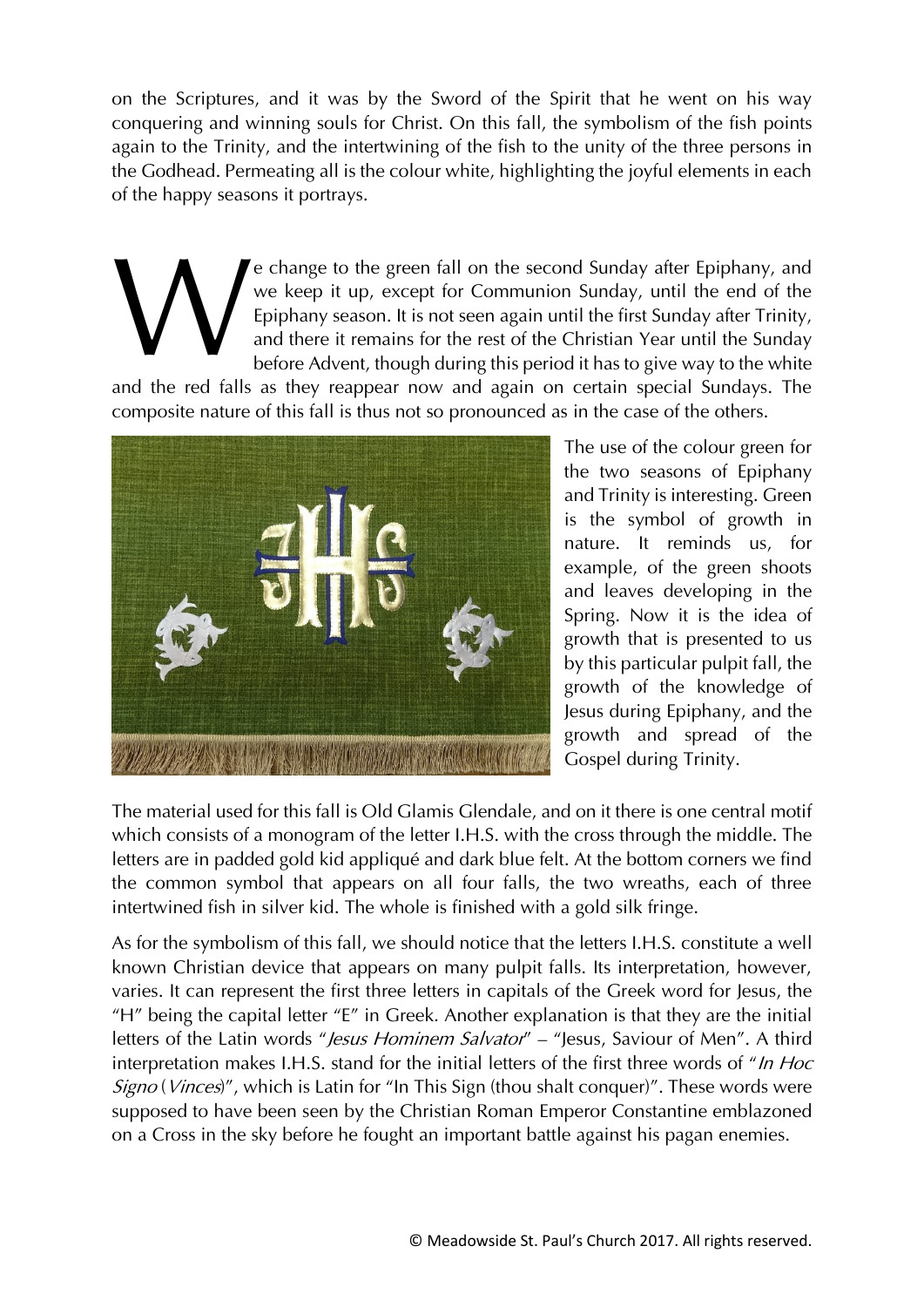During Epiphany we are thinking of the spread of the knowledge of Jesus Christ, the Saviour of Men, and thus, bearing in mind the threefold interpretation of this monogram, the letters I.H.S. remind us of Jesus' name and His mission in coming to earth to be our Saviour.

They also recall Constantine's vision of the cross by the power of which he was to conquer in battle, and indeed through the monogram there has been worked a Cross which reminds us of the cost in suffering and death that Christ had eventually to pay to be our Saviour.

The long season of Trinity is usually devoted to a consideration of the working out of the implications of the Gospel in daily life, so that here again the various interpretations of the I.H.S. monogram with its cross point us to the struggles and the cost involved in living out and spreading our Faith, and also to the presences of our Lord, whose name we bear and who has promised to be with us as our Guide and Strengthener.

Finally, don't forget the two wreaths of fish. So far I have not mentioned that the fish was an early Christian symbol to remind ourselves of our early history as a congregation through our connection with seamen, but it can also link us to the very first beginnings of the Christian Church itself. The choice of a fish as a symbol of identification by Christians is said to be due to the fact that the Greek word for 'fish' is 'ichthus'. Now the letters of 'ichthus' can also be taken form the initial letters of the Greek phrase, 'Jesus Christ, God's Son, Saviour'. What better symbol could you find for a Christian than a fish? Though a fairly plain pulpit fall, this green one is certainly as rich in content and meaning as the others.

> he last of our pulpit falls to be displayed is the red one. This goes up on Passion Sunday and remains for Palm Sunday also. It reappears on Whitsunday and again on Remembrance Sunday. Though this is the fall we see the least of, it is one of the most beautiful, and is considerably composite in its design.



The material used for this fall is Old Glamis Errol cloth, all wool and in a striped weave of blue and red. At the top we have a dove descending, made of padded gold kid. Below the dove is a cross, also of padded gold kid. An interesting feature of this cross is that at its heart there is a circle enclosing another device known as the *Chi* Rho cross.